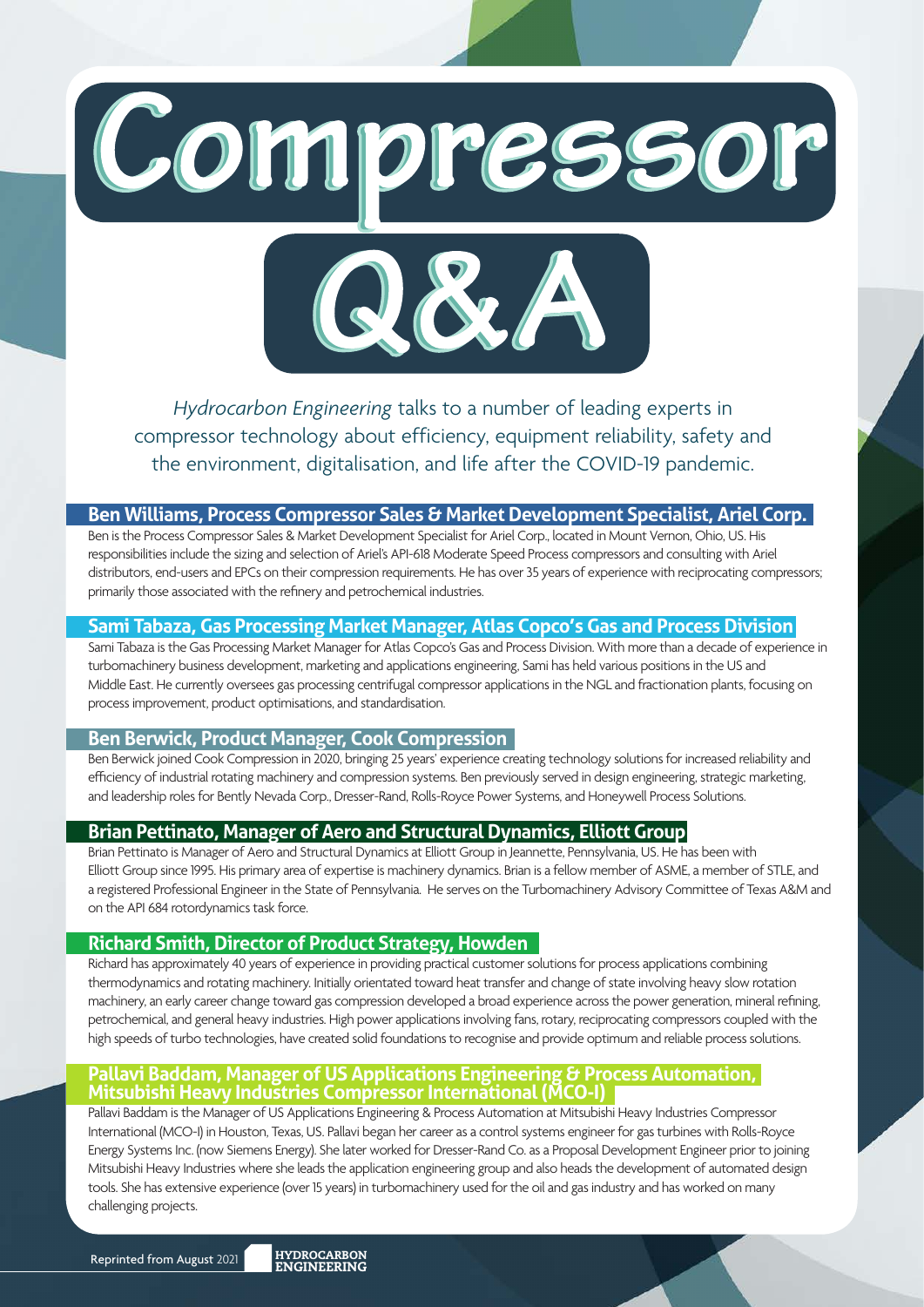

# **Explain why compressor technology is so crucial to downstream operations.**

### **Ben Williams, Ariel Corp.**

Compressor technology, whether it be selection tools, improvements in components, monitoring, predictive maintenance, or an advanced support network, all lead to improved reliability. Reliability is key in the downstream industry. Downstream compressors must meet the demanding requirements of the industry and run for extended periods between shutdowns.

Reciprocating compressors must continue to operate reliably while being subjected to changing operating conditions, gas compositions or capacity (flow) requirements. The design and materials of construction for compressor components such as valves, seals and capacity control devices are crucial to reliable operation.

#### **Ben Berwick, Cook Compression**

Compressors are fundamental to the operation of downstream facilities. Similar to the crucial role that pumps serve in moving liquids, compressors generate the necessary pressure rise to move gases – of varied type and purpose – throughout a downstream facility. From the crucial yet relatively low pressure (150 psi) plant utility air systems serving instruments, pneumatic tools, rotating devices, and plant control devices, to the 50 000 psi hyper compressors essential for low density polyethylene (LDPE) production, compressors serve a wide breadth of applications.

Whether reciprocating, centrifugal, or screw type, compressors are typically a large energy consumer, are essential to continuous production, and must reliably and safely transport high pressure and often hazardous gases throughout numerous plant processes. Accordingly, compression technology – encompassing the electrical systems that control and monitor compressors, to the mechanical parts and engineered materials of their componentry – is crucial for minimising energy consumption, downtime, and risk to plant personnel and the environment we all share.

#### **Brian Pettinato, Elliott Group**

Downstream operations such as oil refining, chemical, and petrochemical processes operate on a continuous basis often going anywhere from 3 to 10 years without ever shutting down. Each centrifugal compressor is an essential part of these processes constituting a major capital expense that is engineered to order and often the determining factor for plant or process throughput. Compressors require a considerable amount of energy and expense to operate. So, of course, compressor technology is quite crucial. Compressor technologies that address such typical concerns as efficiency, range, durability, and safety have been under continuous development from the beginning. More recent technologies include developments for reduced emissions, reduced noise, and improved operational flexibility.

#### **Pallavi Baddam, Mitsubishi Heavy Industries Compressor International (MCO-I)**

Downstream applications such as petrochemical operations involve many complex processes where boosting the pressure of the gas helps promote catalytic reactions, thermal decomposition, refrigeration operations and generation of byproducts. For example, in an ethylene plant, the hydrocarbon feedstocks are cracked at temperatures between 1470°F and 1580°F (800°C and 860°C). The cracked gas is then quenched and cooled before it enters the compressor. The compressed crack gas goes through acid removal, drying and cryogenic separation processes (i.e. further fractionation) in order to separate into different byproducts such as ethylene and propylene, etc. Multiple compressors are used in the above process, i.e. for cracked gas compression, ethylene and propylene refrigeration.

 Compressors are crucial in these processes as they strongly influence overall plant performance, efficiency (power consumption), and operational reliability, including safety and environmental impact.



# **How can compressor technology help to improve efficiency in gas processing and downstream operations?**

#### **Ben Williams, Ariel Corp.**

Improved efficiency can come in many forms; the efficiency at which the compressor operates when compressing gas, the efficiency with which it meets varying operating conditions, extended operating hours between maintenance needs, or the efficiency at which replacement parts and capable service providers are available. All of these 'technologies' improve the operations experience.

#### **Sami Tabaza, Atlas Copco's Gas and Process Division**

Selecting the right compressor technology based on the application and plant's operation philosophy is key for improving the throughput of the plant. Operators examine compressor equipment from various efficiency angles: CAPEX, OPEX, power efficiency, emissions, as well as footprint. These aspects are all considered efficiencies, and they provide the reason why plant owners and operators tend to select compression technology specific to their plant's applications.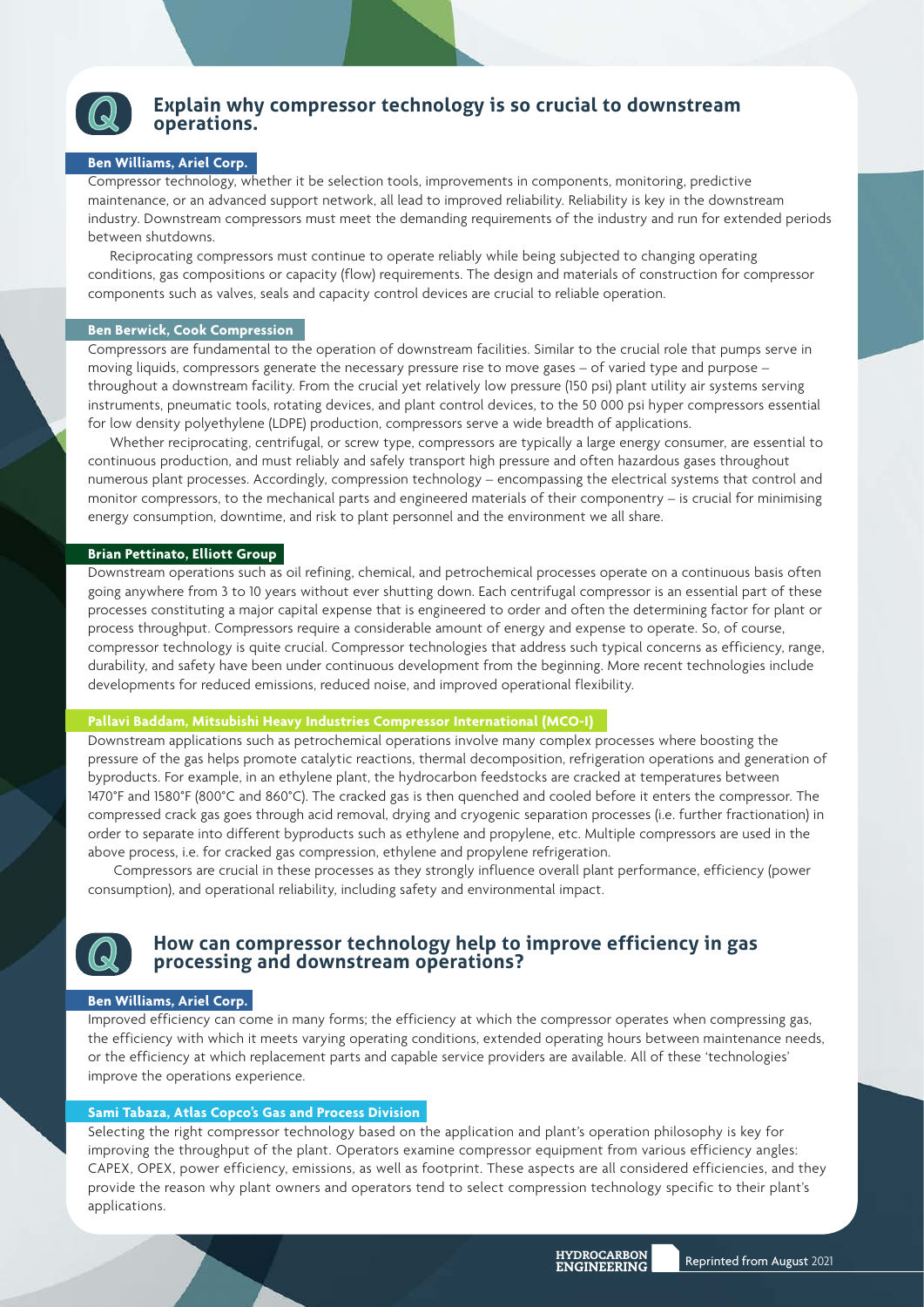IGC, for example, has high power efficiency and meets other required efficiencies relevant to CAPEX/OPEX/footprint. This is due to how it is designed and optimised. As an example: in refrigeration compressors where the compressor's efficiency drives the complete refrigeration cycle's coefficient of performance (COP), the compressor technology improves overall gas plant efficiency.

#### **Brian Pettinato, Elliott Group**

Downstream operations are often looked at holistically. Simply stated, it is the overall efficiency that matters, and this is inclusive of the compressor, driver, and overall plant. The first step is to properly select and match the compressor to the requirements of the process, not just at a best efficiency point, but over the map of expected operation. Just as important is a good match between the compressor and the driver. Overall efficiency is essentially an exercise in multi-variable optimisation, and this is heavily dependent on available technology.

Centrifugal compressor technology has never stopped advancing. Stage efficiency has been improving via increasingly sophisticated 3D impeller and return system geometries and application of improved surface finishes. The efficiency of stacked stages has been improving via better stage-to-stage matching. Efficiency is better maintained over the long-term by wash systems and coatings that prevent compressor fouling and erosion. Compressor efficiency is further improved by management of secondary flows using advanced seal concepts. Finally, reduction of parasitic power losses at bearings and other locations provide further energy savings. Efficiency continues to improve as more advanced technology is put into play.

#### **Richard Smith, Howden**

Efficiency improvements in downstream operations is often a factor of utilisation and hence compressor reliability is a key factor.

The basics of compressor technology have all been long established and, as a whole, the industry and its key players are mature. Continuous developments in materials, lubricants, seal and valve design, together with computer aided analysis and design, all combine to provide marginal improvements in efficiency, reliability and extended mean time between maintenance (MTBM). For efficient operation, it is imperative that the correct compressor technology is selected based upon:

- 1. Volumetric flow, pressure rise, static pressure range, temperature range.
- 2. Continuous or intermittent operation.
- 3. Flow and pressure regulation requirement.

It is this third criteria of flow and pressure regulation that is too often overlooked in helping to improve efficiency in downstream operation. Plants rarely operate at design and hence the ability of the selected compression technology, together with its capacity control technology to maintain high efficiency away from design flow or pressure, can significantly influence plant operation. Additionally, today's process requirements often operate on shorter timescales as customers are producing more on demand.

#### **Pallavi Baddam, MCO-I**

In the example of an ethylene cracker plant (provided in my previous answer), compressors constitute the largest energy consumption. Typically, petrochemical plants spend millions of dollars each year in fuel for steam production or electricity to power these compressors. Compressor power consumption is directly proportional to its overall polytropic efficiency, and therefore every percent of efficiency improvement translates to reduction in overall power consumption and plant operating costs.

# **What steps do you take to improve equipment reliability and safety?**

### **Ben Williams, Ariel Corp.**

Reliability begins with the compressor selection. With a reciprocating compressor, lower piston speeds, reduced discharge temperatures and lower valve impact velocities will all improve the life of the non-metallic wear parts. These items are taken into consideration when making the initial compressor selection. Ariel provides an industry leading compressor selection tool and offers a line of moderate speed reciprocating compressors specifically designed to meet the reliability requirements of the downstream industry.

Established limits, design guidelines and work instructions/procedures must be followed to ensure safe and reliable operation of a reciprocating compressor.

### **Sami Tabaza, Atlas Copco Gas and Process**

Equipment reliability is the probability of a machine or an individual component to deliver the intended function within the given conditions for a given time duration. By definition, safety means to be free from an unacceptable risk of harm. The original equipment manufacturer (OEM) bears responsibility for part of this aspect, while the other part of the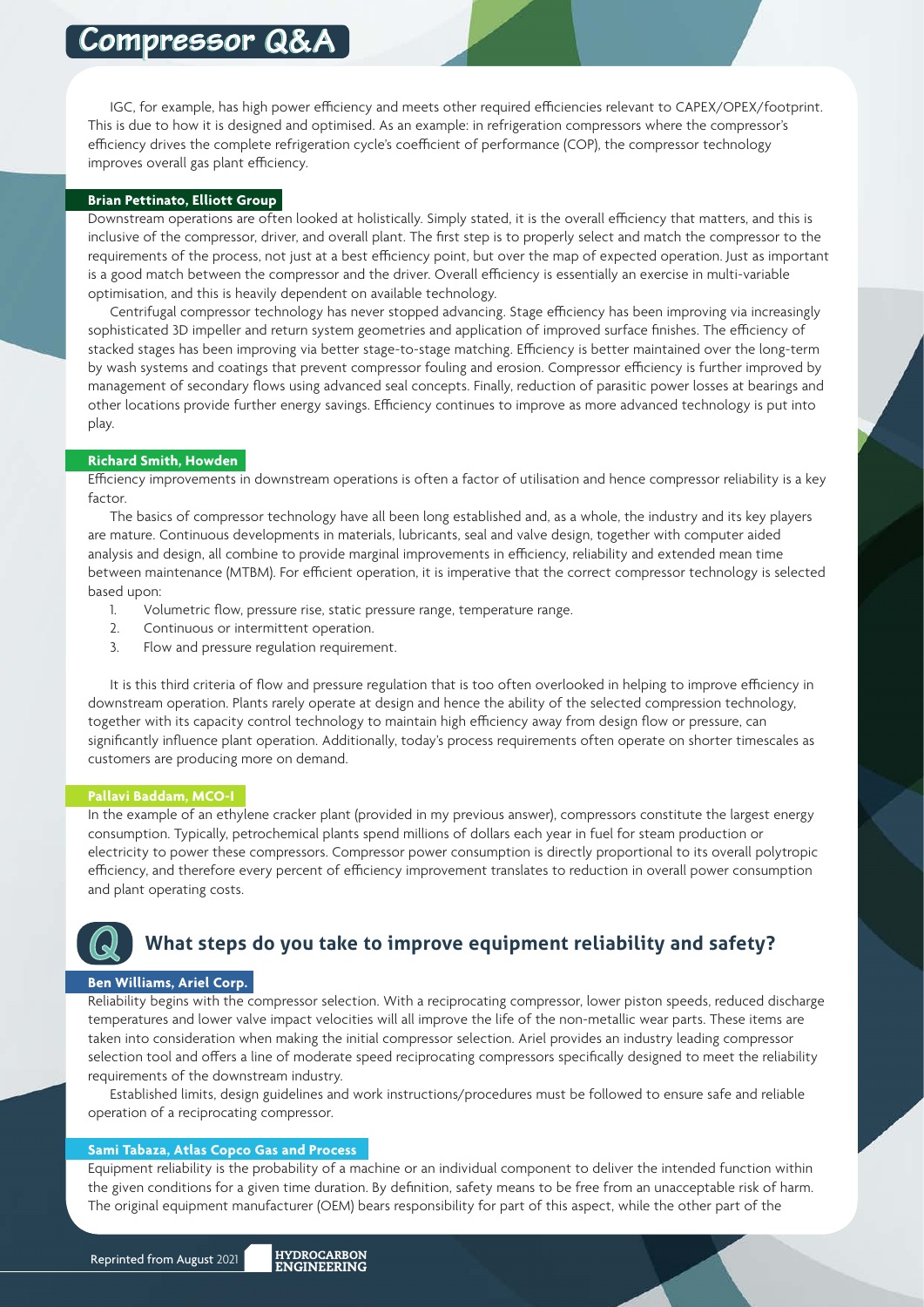responsibility lies with the operators and process team at site (for example, to follow recommended operation and maintenance procedures). Equipment reliability and safety is directly associated with its quality.

The knowledge and experience of proven design, manufacturing processes, quality procedures and onsite or field tests are essential to delivering a quality machine. This results in higher reliability and safety. For the compressor OEM, for example, it starts with the design stage of the equipment: sizing the machine and its individual components in a proper way, selecting the right materials for the site conditions, plant location and process, engineering calculations (i.e. computational fluid dynamics, finite element analysis, etc.). Installing a proper asset performance monitoring system (i.e. temperature and vibration monitoring probes and system) is another example. All of these steps are very important for the reliability of this critical equipment in a gas plant or in downstream operations.

Lastly, I always encourage our teams to look very closely at what surrounds the designed equipment and the circumstances associated with different mode of operations. So, if there is anything that needs to be looked at and addressed in that context, it is done during machine design and manufacturing.

#### **Ben Berwick, Cook Compression**

Cook Compression closely equates reliability with safety. The reliability of compressor components is foundational to ensuring overall safe compressor operation. It is too easy to surmise that some compressor component failures may only have a small consequence. Even where a failure results in considerable production or capital loss, those negative outcomes remain small and inconsequential relative to the ever-present likelihood that a compressor component failure could lead to a systemic failure – causing personal injury or the release of an explosive or environmental hazard. This is especially true for the high stresses that compressor valves, packings and sealing components endure. The solution for reliability is in two parts: in the component design and in proper maintenance.

For downstream applications, Cook Compression designs components to the particular circumstances of each application, including but not limited to the range of expected gas composition, speed range, pressures, gas loads, lubrication and temperature range. Engineers then optimise the component designs by drawing from a breadth of common and specialty materials to ensure reliability and safety, as well as to maximise efficiency and longevity. Once installed and run for a period of time, component reliability depends on the aforementioned application-specific design as well as adherence to recommended maintenance activities.

Long-term best practices for maintenance include evaluating changing operating conditions, such as those that might arise from feedstock property changes. Given the decades-long lifespan of most reciprocating compressors, they are likely to operate with different gas compositions, pressures and output requirements at various points in their life. When such changes occur, the cycle of reliability must begin again, including a re-evaluation of the components' suitability for safe and reliable operation under the new conditions and, where necessary, a new optimised design.

#### **Brian Pettinato, Elliott Group**

Quality, reliability and safety are very much inter-related. The starting point is people: their knowledge, training, communication, discipline to processes, ability to perform clean hand offs, their ability to ask 'what could go wrong?', and empowerment to apply foresight and make necessary changes. Of course, even with good people, there are always improvements to be found. Robust quality and corrective action systems are essential to ensure that necessary changes make it back to the people and vendors, and then into designs, procedures, and systems. The thought process for a good safety decision also applies to quality, and reliability. Technology development is only slightly different in that we intentionally go well beyond operational limits and actually confirm wear, breakage, instability, and other failure mechanisms for the purpose of establishing robust margins that improve the safety and reliability of our products.

#### **Richard Smith, Howden**

Safety is at the core of what we do throughout our business. Our commitment to safety is embedded throughout all departments and locations in Howden. Our people and processes foster this culture across product lifecycle including design, manufacturing and testing, to transport, installation and operation as well as maintenance.

Safety and awareness training is carried out frequently within Howden, where performance is monitored and challenged monthly at board level in pursuit of achieving zero accidents. Additional experience from even minor incidents is circulated both internally and externally via safety alert notifications.

With over 160 years of engineering excellence, Howden is recognised as a trusted supplier of reliable compressors that meet the demands and specifications of continuous critical service applications, often operating in harsh environments. For Howden, continuous improvement of equipment reliability and safety is carried out through design. It is also important to recognise that reliability directly affects safety, not only the consequences of a catastrophic failure, but more that lack of reliability usually demands human intervention – and working on site is an increased risk for safety.

Howden Uptime, the company's performance analytics tool, supports the implementation of new processes in the digital refinery. It delivers actionable insights into how equipment is operating under specific conditions. This insight can predict when equipment needs maintenance, which can then be used to prevent any cases of unexpected downtime resulting in cost savings, increased reliability and increased safety.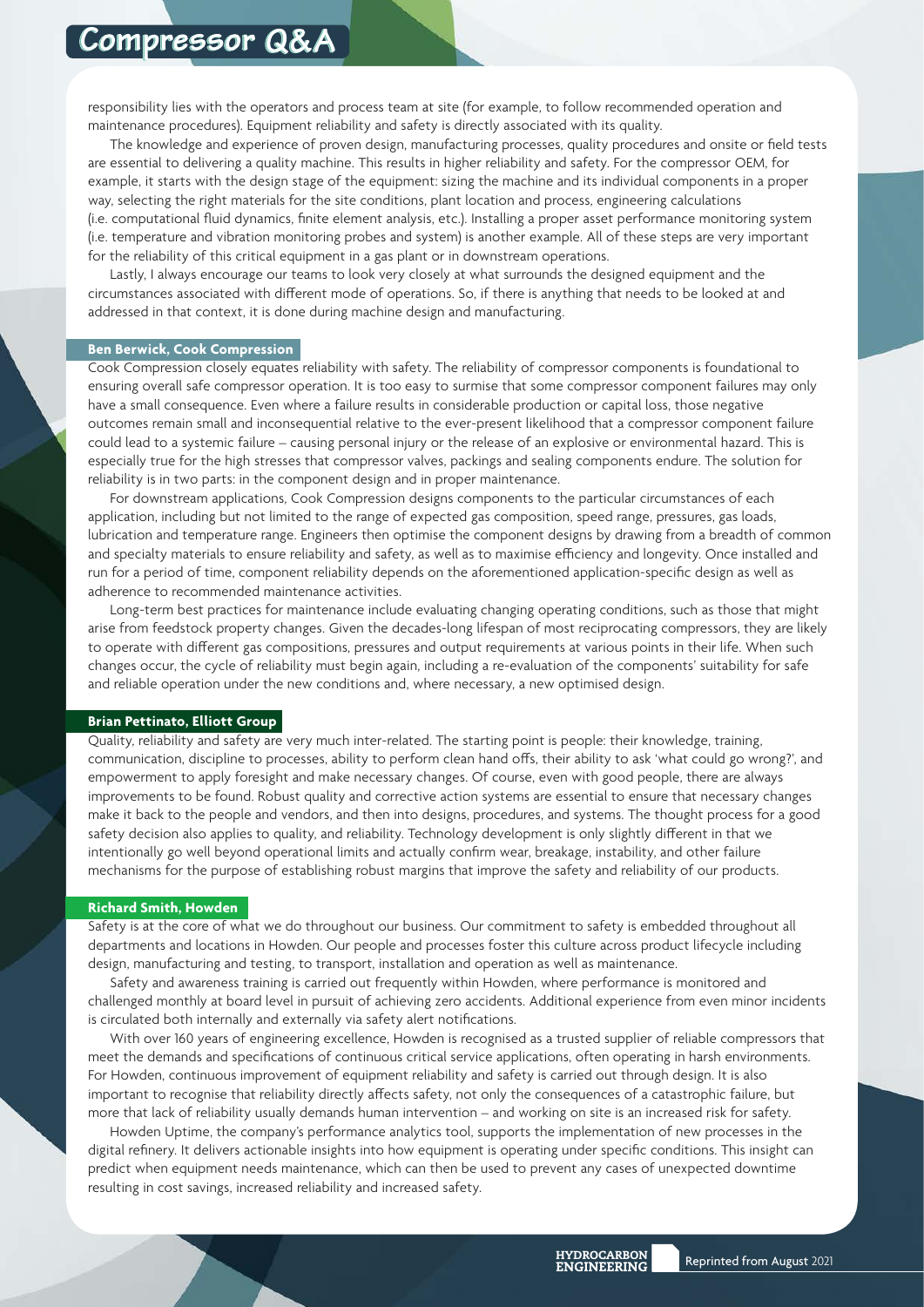#### **Pallavi Baddam, MCO-I**

Centrifugal compressors handling high pressure and high density gas can sometimes encounter rotor instability, high bearing temperatures and vibrations while in operation. MHI has continuously improved the reliability of compressors by coming up with various ways to attenuate the rotor vibration by performing various rotor dynamic analyses during the design stage and mechanical run tests.

Typically, in a cracked gas compressor, fouling is a common phenomenon which not only has a crippling effect on compressor performance but also causes the unit to shut down due to increased vibration levels. Thus in order to ensure safe and reliable operations, we use anti-fouling techniques such as SermaLon coating to avoid corrosion and foulant deposition on the surfaces and water injection to avoid the polymerisation at high temperatures, by keeping the gas temperatures lower.

Incorporating features such as remote monitoring helps with predictive maintenance of the equipment, thereby allowing us to take early action prior to fault detection. The goal behind remote monitoring is to increase the availability by avoiding unscheduled maintenance and minimise the scheduled down time.

In addition to this, solutions such as extended overhaul intervals, smaller maintenance windows, compact and light equipment, modularisation or package standardisation as a means of reducing cycle time and cost, all help to ensure safe and reliable operations.



# **How can compressor technology assist plants operating in extreme environments or with demanding applications?**

#### **Sami Tabaza, Atlas Copco Gas and Process**

Flexible and robust compressor technology is important to operate in extreme environments and demanding applications. Examples include installations in extreme sour applications, or in offshore or extreme high- or cold-temperature environments.

Unexpected changes in the suction conditions, such as temperature, pressure or mol weight, can also affect the compressor performance. In such scenarios, flexible and robust compressor technology can counter such unforeseen conditions, preventing major disruption of the compressor's operation.

#### **Ben Berwick, Cook Compression**

For compressors in extreme environments and demanding applications, highly engineered products are paired with specially formulated materials to achieve efficiency and reliability targets. Thermoplastic materials can be optimised with custom fillers to maximise the function of the component (e.g. oil wiping) and to address specific process needs (e.g. non-lubricated, dry gas, high temperature). Experience has shown that specially formulated materials, paired with a fit-for-purpose design, can extend seal component life while improving sealing effectiveness and compressor throughput.

Plants operating with demanding conditions must balance longevity of components with cost-effectiveness. Exclusive specialty materials such as Vespel or Torlon can provide high performance in difficult applications, but at excessive cost and lead time relative to uniquely blended PTFE and PEEK formulations. Component manufacturers who possess the in-house knowledge for creating and proving out such blends provide a balance of performance, cost and timely delivery for plants.

#### **Richard Smith, Howden**

For plants operating in extreme environments or with demanding applications, selection of compressor technology based on reliability and safety should be the priority. This inherently results in a compressor that is robust and provides ease of maintenance, another important consideration for often remote, extreme environments.

Ultimate efficiencies are usually the product of fine tolerances, demanding relatively clean process gases and operating environments to allow these tolerances to be maintained.

Circumstances where compressor operation will be in an extreme environment or has a demanding application favour compressor selection based upon reliability, aiming to achieve improved plant efficiency by ensuring maximum availability and utilisation. Outages in remote and extreme environments can often be lengthy and costly.



### **How can compressor technology help to reduce emissions in downstream operations?**

#### **Brian Pettinato, Elliott Group**

As previously stated, compressors require a considerable amount of energy to operate. They are often driven by very large motors, steam turbines, or gas turbines. Reducing the energy requirement through efficiency is a key to reducing emission in downstream operations.

Another form of emissions is that of the gas stream itself. Such emissions are of particular concern because they can have a greater impact on health, safety, and the environment. Gas stream emissions can be categorised as either captured or fugitive. Captured emissions occur along controlled leak paths, such as the oil or dry gas end seals of a compressor where the emissions are captured and then sent for processing or flaring. Fugitive emissions, if there are any, are

ENGINEERING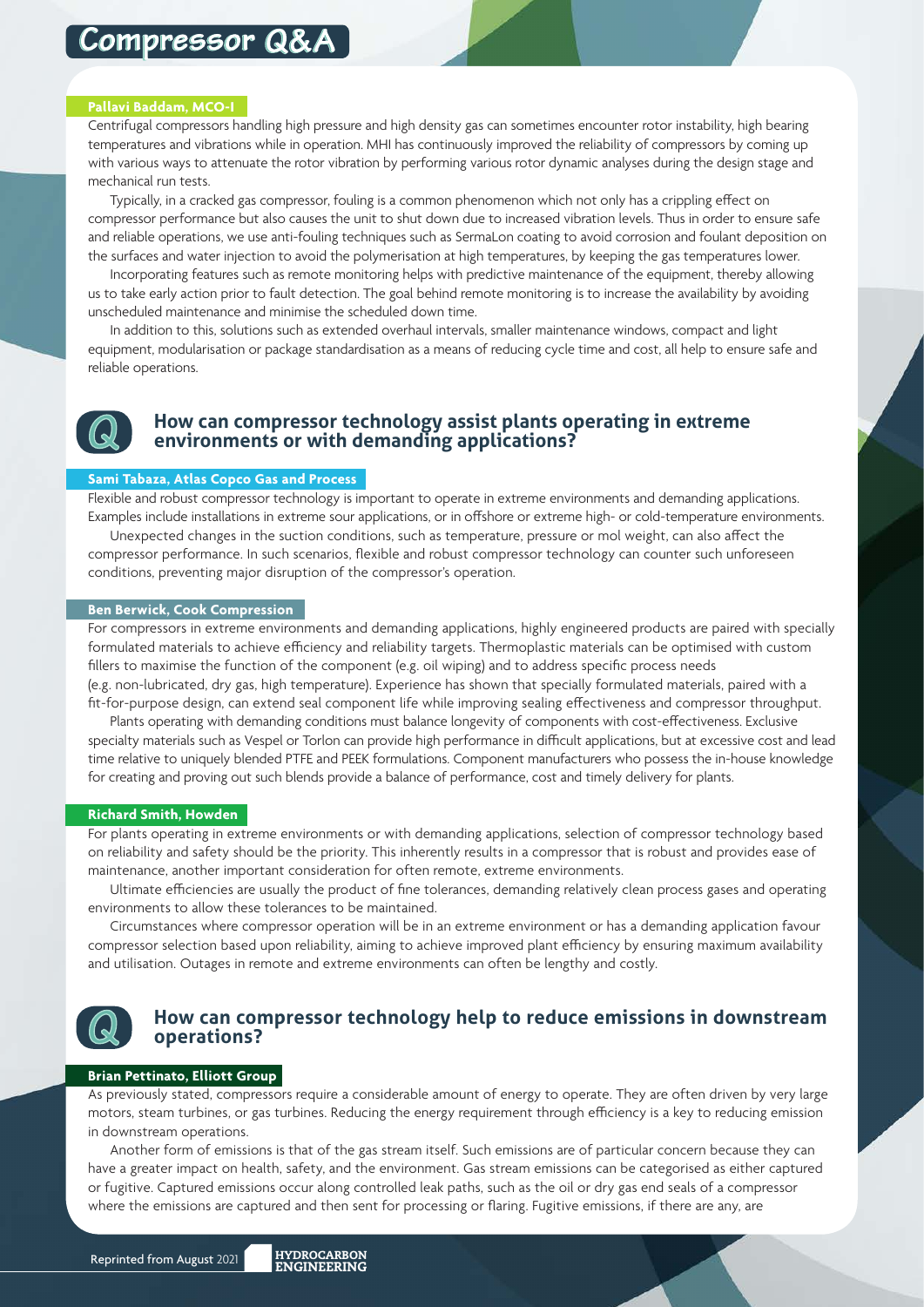uncontrolled and go directly to the atmosphere. These emissions typically occur at joints and other static seal locations throughout the plant, and this can include the horizontal or vertical joints of a centrifugal compressor as well as its nozzles and other connection points. More rarely, fugitive emissions will be the result of a material or weld rupture.

A new compressor when first installed will operate at its designed efficiency. Fugitive emissions are not a problem and captured emissions are as designed using acceptable amounts of available buffer gas. But it is not enough to have good efficiency and low emissions just at commissioning, these need to be maintained throughout the life of the equipment. Wash systems and coatings are applied to reduce fouling and keep compressors at peak efficiency between turnarounds. Specialty materials and cladding are used for resistance to wear from corrosion and erosion. Aerodynamics can be upgraded during planned outages to shift the compressor map for new operational requirements, new gas composition, or simply to improve the efficiency of older machines. Oil seal upgrades to better oil seals or to dry gas seals can reduce the amount of captured emissions that requires additional processing or flaring. Leak paths that develop along casing horizontal or vertical split-lines can be managed through repair, redesign, and in some cases, by advanced sealants.

Compressors are also an enabling technology for emission reduction through carbon capture and sequestration.

#### **Ben Berwick, Cook Compression**

Minimising compressor emissions is closely linked with proper configuration and maintenance. For instance, reciprocating compressors operating with valves that do not maximise process flow require greater input power to overcome the valves' inefficient operation. For an engine-driven compressor, or a motor-driven compressor supplied by a fossil fuel-driven electrical generator, that inefficient valve ultimately leads to excess CO<sub>2</sub> emissions from excess fuel burn. Likewise, poorly maintained valves and valve designs that are more prone to fouling will effectuate the same indirect contribution of excess CO $_{\textrm{\tiny{2}}}$  emissions in driving the compressor.

 The packing case of the reciprocating compressor is the primary source of emissions of the process gas itself. While most downstream compressors utilise vapour recovery and purge systems to prevent direct leakage to the atmosphere, those systems have limited capacity and under certain conditions may be taken to flare. Ultimately, minimising emissions in both direct and indirect form requires proper component selection and best practice maintenance for the specific operating conditions and overall compressor design.

# **Pallavi Baddam, MCO-I**

Petrochemical plants (along with others like steel, cement, etc.) emit carbon due to the complex thermal processes and high temperature heat requirements. As such, carbon capture, utilisation and sequestration (CCUS) is one of the most mature and cost-effective options to reduce emissions. CO<sub>2</sub> compressors are intrinsic to this process. In addition to improving the compressor efficiency to reduce the overall emissions, the plant owners are also considering options such as vent recovery systems and using large electric motors instead of traditional steam turbine drivers to reduce the carbon footprint.



# **What has been your company's biggest recent achievement or innovation in compressor technology?**

#### **Ben Williams, Ariel Corp.**

Ariel Corp. has recently released the Ariel Smart Compressor (ASC). This system is installed on the compressor frame by the manufacturer. The system includes a number of electronic sensors, wired to an onboard central processing unit (CPU). The CPU will deliver data to local control panel(s) and remotely to the cloud.

Among the data collected and available are process gas pressures and temperatures, lube oil temperature, valve cap temperatures, main bearing temperatures and compressor vibration. The collected data will be invaluable in trend analysis, maintenance planning and compressor performance optimisation.

#### **Sami Tabaza, Atlas Copco Gas and Process**

It is a challenging question, because in all the different market segments Atlas Copco Gas and Process is active in, there have been achievements and innovations in their own right. But when talking about Atlas Copco IGC's in various markets, we have completed some great developments.

Recently, our technology has gained stronger acceptance in some of the most challenging applications while replacing other traditionally accepted and used technologies in many projects. For example, we have gained ground compared to screw and recips in PSA tail gas, which is a varying mol weight application. Other examples include IGC being used instead of screw or between bearing centrifugal compressors for medium to large-scale refrigeration applications, or instead of recips or between bearing centrifugal compressors for high pressure boil-off gas applications in LNG plants.

#### **Brian Pettinato, Elliott Group**

Our most recent achievement has been the development of Very High Flow coefficient covered wheel compressor stages. The previous technology of High Flow Coefficient covered wheel compressor stages had been developed for flow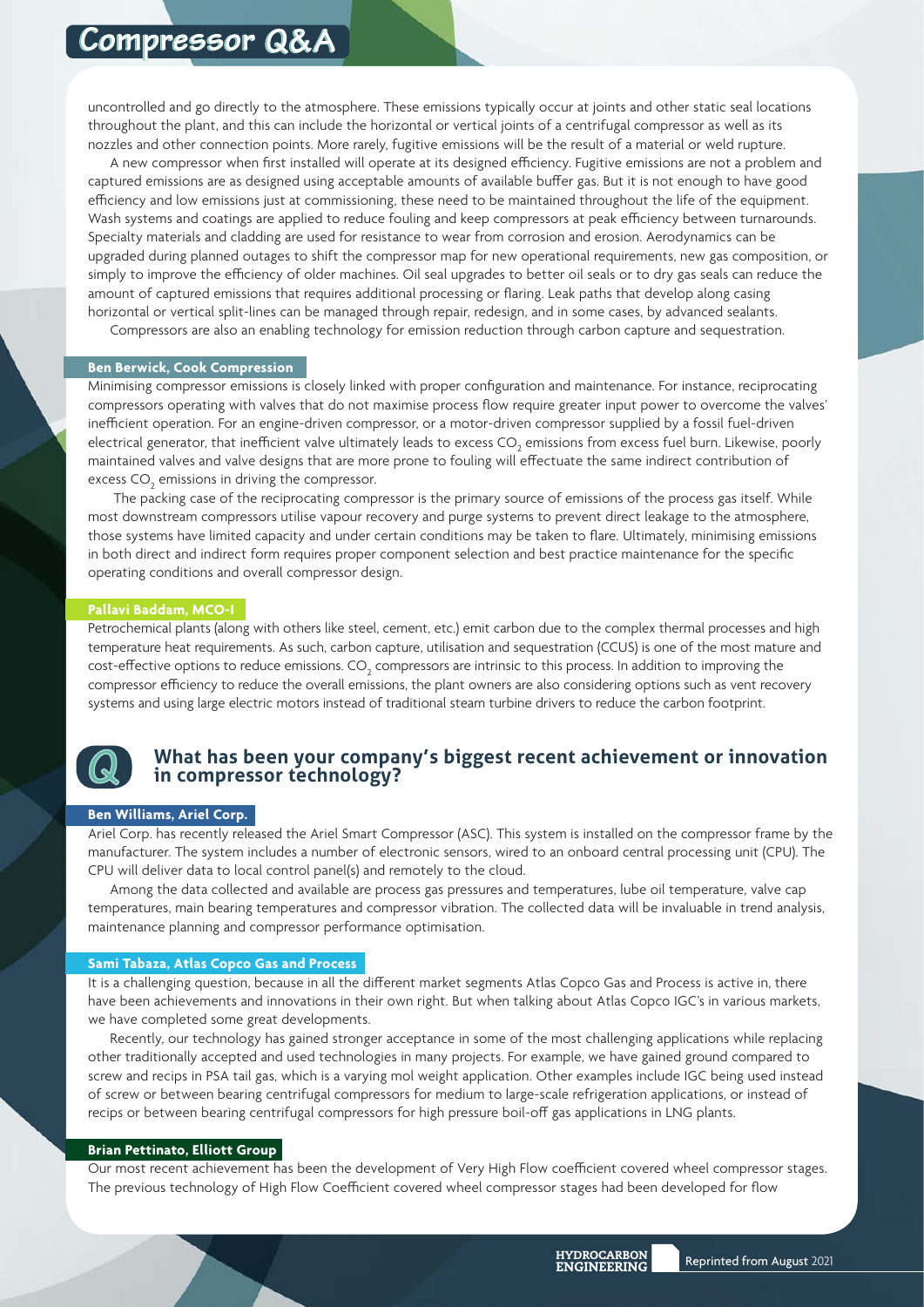coefficients above 0.10 and crossing just above 0.2. Our latest technology takes us above 0.25. This enables us to select a smaller and faster compressor that is a better match to a steam turbine or gas turbine driver.

#### **Richard Smith, Howden**

This depends on how "biggest recent achievement or innovation" is defined. In terms of downstream operations, it would have to be Free Floating Piston<sup>TM</sup> technology for Howden's Thomassen oil-free reciprocating compressor and especially its application for hydrogen compression. The extended continuous running of oil-free reciprocating compressors on hydrogen at up to 100 bar and 20 MW rating is now well proven with blue chip producers, some having in excess of 100 000 hr operation without the need for piston ring or bearer band change and with no noticeable reduction in performance.

We are experiencing a significant increase in activity and business in this area, which is linked to the expanding market for biofuels and the inevitable hydrogen economy.

Howden has served the grey hydrogen market in a large number of applications for many years. For the rapidly evolving green and blue hydrogen markets, Howden solutions already serve a wide variety of clean energy/hydrogen applications such as eFuel, green steel and hydrogen refuelling stations, as well as power-to-gas worldwide.

#### **Pallavi Baddam, MCO-I**

Increasing demand for products such as plastics, fertilizers, etc., in the world is driving plant sizes/capacities and, in turn, compressor sizes. This trend is common for not only the greenfield plants but also brownfield expansions. In order to meet the increased train capacity, and maximise process efficiency with minimum equipment and CAPEX, MHI has been continuously making improvements to the compressor design by incorporating impellers with large flow coefficient impellers and improved efficiency, etc. MHI also has vast experience with 'Footprint replacement' (FPR) applications where the existing compressors and/or steam turbines are replaced with new higher performance machines whilst keeping the same foundation/footprint. The FPR feature allows for a larger expansion capacity (e.g. ethylene plant 711 000 tpy -> 1.1 million tpy) at a lower cost compared to traditional revamp/re-rotoring of existing machines.

MHI's recent achievement includes providing new compression equipment to the world's largest ethylene (2.3 million tpy) and ammonia (3600 tpd) plants.



# **How have advancements in digitalisation changed the compressor sector?**

#### **Ben Williams, Ariel Corp.**

Although condition monitoring has been around for decades, the ability to view and control the compressor from anywhere in the world at any time has revolutionised the compressor industry. Data collection has proven invaluable in troubleshooting and trend analysis of the compressor and its components.

#### **Sami Tabaza, Atlas Copco Gas and Process**

Currently, there are many initiatives and changes taking place in our company related to Internet of Things (IoT) and digitalisation, and this is happening across all divisions and business areas within the Atlas Copco Group worldwide. In the Gas and Process Division, there is a wave of automation processes that are being developed to improve efficiency in all departments including applications, engineering, analytical groups, aerodynamics, and also in workshop and logistics. These measures help to optimise processes and their efficiency.

We will ultimately see things going in the direction of greater speeds – translating into shorter lead times and deliveries to customers, but at the same quality level. Customers are bound to benefit from all these advancements in other ways too, e.g. through cost optimisations helping the feasibility of their projects.

During the COVID-19 pandemic, our remote monitoring and remote commissioning solutions have helped many customers to run and start the plants on time with very limited in-person resources available on site.

#### **Ben Berwick, Cook Compression**

Digitalisation has arguably provided, and will continue providing, the greatest opportunity for improving overall equipment effectiveness (OEE) for compressors. Hydrocarbon processing facilities began adopting digital technologies in asset management decades before the current wave of Cloud/Industrial Internet of Things (IIoT) technologies, analytic-based data science tools, and digital connectivity solutions. While the initial generation of digital technology matured and served reliability professionals exceptionally well, today's digital solutions are contributing dramatic advances.

Reliability-centered maintenance (RCM) and condition-based maintenance (CBM) stand out as areas that are increasingly governed by modern data availability and analytics. With today's leading technologies, compressor operators are connecting individual component sensors and integrating existing legacy data systems with maintenance management systems and digital twin technologies, which have been demonstrably effective in improving predictability of equipment health and revealing ways to optimise uptime and efficiency. The key to these systems' efficacy is less about the technology, however, and more rooted in how they can embed operational and subject matter expert (SME) knowledge within RCM/CBM. For all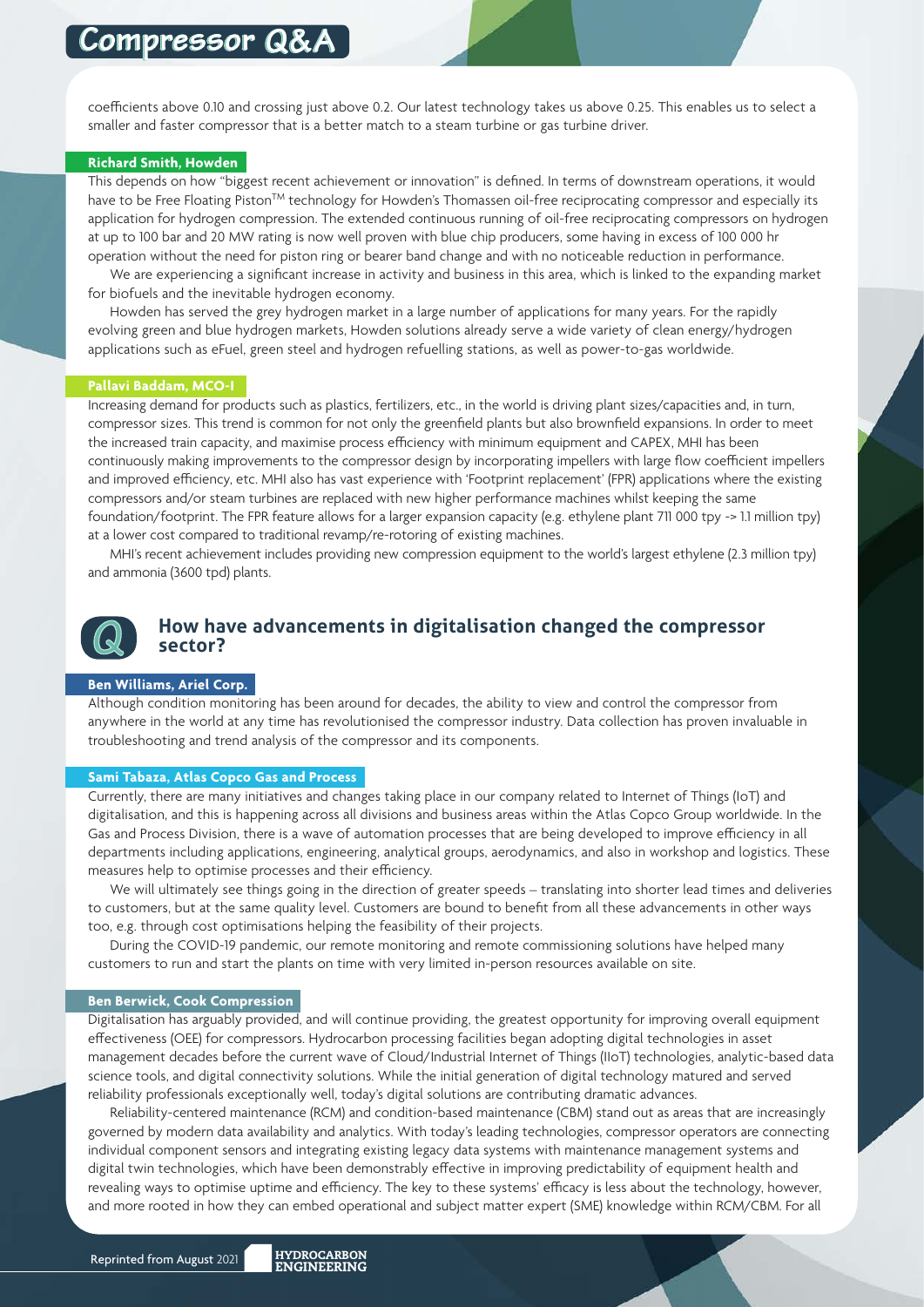that digital hardware and software adds to the compressor sector, it is digitisation's ability to enhance SME productivity that drives improved OEE outcomes. Success is premised on the fact that digitisation facilitates collaboration among SMEs representing the compressor operators, maintenance teams, OEMs, and component manufacturers.

#### **Richard Smith, Howden**

Historically, Howden has contracted to supply both bare shaft machines and skid mounted compressor packages. The skid mounted compressor packages for the oil and gas market in particular are always provided with extensive instrumentation for control, monitoring and protection. The split between local control panel with a programmable logic controller (PLC) and interface for customer connection to their distributed control system (DCS) has gone in favour of the latter, especially for downstream operations. In many cases, this information had always been available but from a security perspective, contained by customer concerns.

Improvements in communications technology and its security, coupled with an increase of remote operation/control and reduced experience at site, has created a need and opportunity for IoT.

We have developed Howden Uptime to bring real time communication options for customer support. Benefits include: compressor performance optimisation using digital twin technology, early warning of potential issues, extended maintenance intervals, avoidance of unplanned downtime, and expert advice close at hand (online assessment).



# **How has the COVID-19 pandemic impacted the downstream/gas processing compressor market?**

#### **Sami Tabaza, Atlas Copco Gas and Process**

Naturally, the pandemic has impacted the entire hydrocarbons supply chain, demand and supply dynamics, and it has also slowed down investments in all segments. The industry is seeing a spike in material costs and has experienced some challenges in logistics and transportation of goods across the globe. We've also seen many acquisitions recently, and our customer base is changing constantly.

On the positive side, the pandemic has expedited the move towards digitalisation and Cloud-based collaboration, both within our own teams and with customers. That is a very positive development which I expect will have a sustainable impact on the 'ease of doing business' in the future.

#### **Pallavi Baddam, MCO-I**

As 2021 came into effect, the industry has seen a lot of pent-up demand due to the slowdown in 2020 as a result of the pandemic. The first six months of 2021, at least for MHI, have been extremely busy. Not only are the orders focused in ammonia and fertilizer and urea-type projects, but we are also meeting customer needs from traditional petrochemical, olefin and refinery facilities as well. Recently, MHI picked up a revitalisation project for the power generation sector. There is a lot of demand for projects that probably should have happened in 2020. Now, we would like to think that our customers are back on track expanding their businesses.

# **What does the future hold for compressor technology?**

#### **Ben Williams, Ariel Corp.**

Hydrogen compression is not new but 'green' hydrogen production is an emerging market. Green hydrogen is hydrogen produced from electrolysis powered by renewable energy sources. These green hydrogen applications may lead to multiple types of compression being required to meet the higher pressure, higher purity requirements of the hydrogen market. Lower suction pressures are typically better suited for reciprocating compressors and the higher discharge pressures, purity requirements and typical flow requirements may require other compression technology, such as diaphragm compressors or hydraulic intensifiers. Therefore, at times, a combination of compressor technologies may be required.

The IoT is another advancement in reciprocating compressor technology. This will enhance compressor monitoring and data collection, thereby improving operational reliability. The Ariel Smart Compressor (ASC) captures the power of this technology.

#### **Ben Berwick, Cook Compression**

Given their fundamental role in transporting gases, compressors will continue to be vital to the energy industry's future. Accordingly, in the face of global challenges to reduce greenhouse gas emissions and conserve natural resources, compressor technology will continually evolve to operate with greater efficiency and lower energy consumption. Since compressors are often driven by electrical motors, they fit well within the progression toward renewable-generated electrical power. Moreover, as alternative fuels such as hydrogen come into the carbon-neutral mix of energy sources,